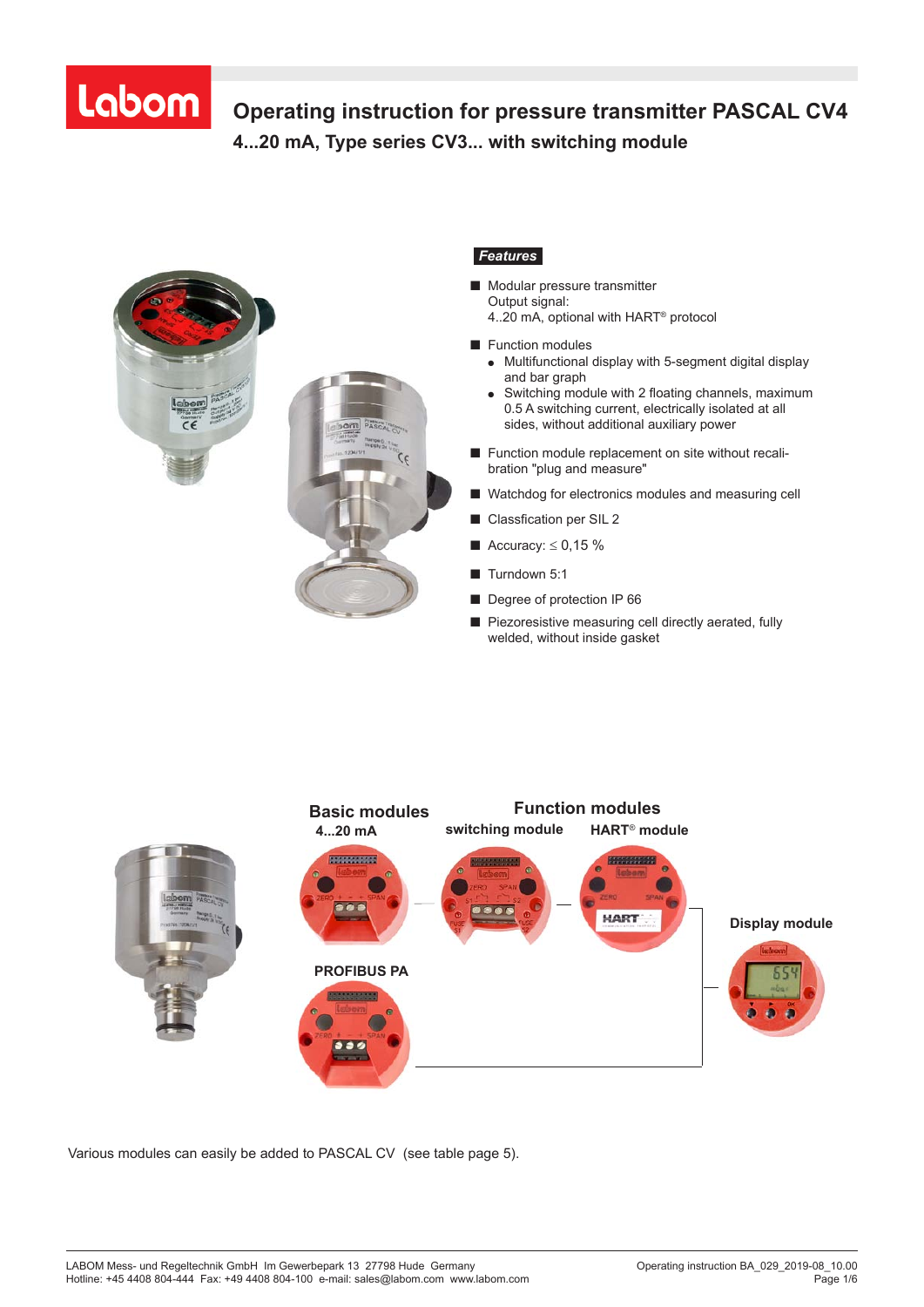These operating instructions refer to installation, commissioning, servicing and adjustment. Statutory regulations, valid standards, additional technical details in the relevant data sheet, details of the type plate and any additional certificates are to be observed along with these operating instructions.

- **Installation, operation and maintenance of the instrument may be** executed by authorized personnel, only, using suitable equipment.
- Warning: If the instrument is used incorrectly it is possible that serious injuries or damage can occur!
- Prior to the disassembly of the pressure transmitter the impulse ducts between the measuring transmitter and the process have to be locked and relieved from pressure.
- The standard nominal pressure rating and the permissible operating temperature of the gasket should be observed for all process connections. Operation outside the allowed nominal pressure rating, especially with clamp connections, is only possible with suitable clamps. In this case, note DIN 32676 for stipulations on heat resistance.
- **Pressure transmitters that are mechanically defective can cause** injuries or give rise to process faults. Suitable precautions should be taken to avoid this.

## *CE marking*

The CE marking on the instruments certifies compliance with valid EU directives for bringing products to market within the European Union. The following directives are met:

| .<br><b>EMC</b> directives   | <b>FMC</b> | 2004/108/EC |
|------------------------------|------------|-------------|
| Pressure Equipment Directive | <b>PFD</b> | 97/23/EC    |

#### *Mounting and operating*

- Before mounting the instrument ensure that pressure range, overpressure resistance, media compatibility, thermostability and pressure port are suitable for the process at hand.
- Conduct process installation before electrical installation.
- Measuring instruments that should not have any oil or grease residues in the pressure port are marked "Free of oil and grease".
- Gaskets must be chosen that are suited to the process connection and resistant to the measured medium.
- Check for pressure tightness when commissioning the transmitter.
- Do not insulate the temperature decoupler, as this would reduce the decoupling effect. Follow DIN 32676.
- Wire up the instrument with power switched off.
- The housing in protection class IP 66 consists of a two chamber system in which the measuring cell is aerated directly in relation to the environment by means of a PTFE filter system.
- The instrument can only be protected against electromagnetic interference (EMC) when the conditions for screening, earthing, wiring and potential isolation are met during installation.
- **The mounting position should be taken into consideration when** checking the zero output. Standard transmitters are adjusted at the factory for vertical mounting. Changes to the mounting position can cause zero shifts at pressure ranges  $\leq$  2 bar. These drifts can be corrected by adjustment on site.
- When the instrument is opened any contact with the electrical connections can affect the signals. This situation can be avoided by switching off the supply voltage or by disconnecting the signal circuit.
- The types of protection IP66 are only achieved, when the threaded ring has been screwed tight after electrical connection/parameterization.
- The instrument requires no maintenance.

#### *General Switched outputs*

- When connecting circuits to the contacts be sure the polarity (+ and - as indicated) is correct.
- To avoid high electrical currents only connect the circuits when the supply voltage is switched off.
- Do not exceed the specified maximum voltage 30 V DC!
- When the installation is properly carried out the contacts cannot be damaged by overloading. (Thermal fuses)
- Safety instructions<br>The thermal fuses will automatically reset themselves when **Safety** instructions **Safety** instructions **SAFETY** fault-free operations have been reinstated.
	- Be sure to follow the instructions on page 4 of this manual!

#### *Instructions for the operation with diaphragm seal*

- To avoid soiling and damage remove protective cap or wrapping in front of the separating diaphragm before mounting.
- Do not touch the flush mounted separating diaphragm, as there is a danger of deformation at measuring ranges to 10 bar / 150 psi. Instrument zero point and measuring characteristics could also be affected.
- Measuring instrument and diaphragm seal are a closed system and should not be separated.
- Avoid overtightening the process screw joints as this can result in zero displacements at the pressure transmitter (fixing error).
- When using systems with capillary for vacuum measurements always mount the pressure transmitter underneath the diaphragm seal. The instruments are set at the factory with pressure transmitter and diaphragm seal at the same height. Correct any differences in height between diaphragm seal and pressure transmitter arising from conditions on site on the pressure transmitter when placing the instrument into operation (see "Setting the measuring range"). When correcting for elevation be aware of the adjustment limits.
- Be sure to install and securely fasten the capillary to avoid vibrations. Roll up overlengths with a minimum radius of 50 cm. Shock and changes in temperature can impact on measurements.
- **Process** and ambient temperatures can cause zero displacements at the pressure transmitter with some system designs. We can supply you with an error analysis.

#### *Functional safety*

per IEC 61508 SIL 2

BTA-No. 029 1J2 Page 2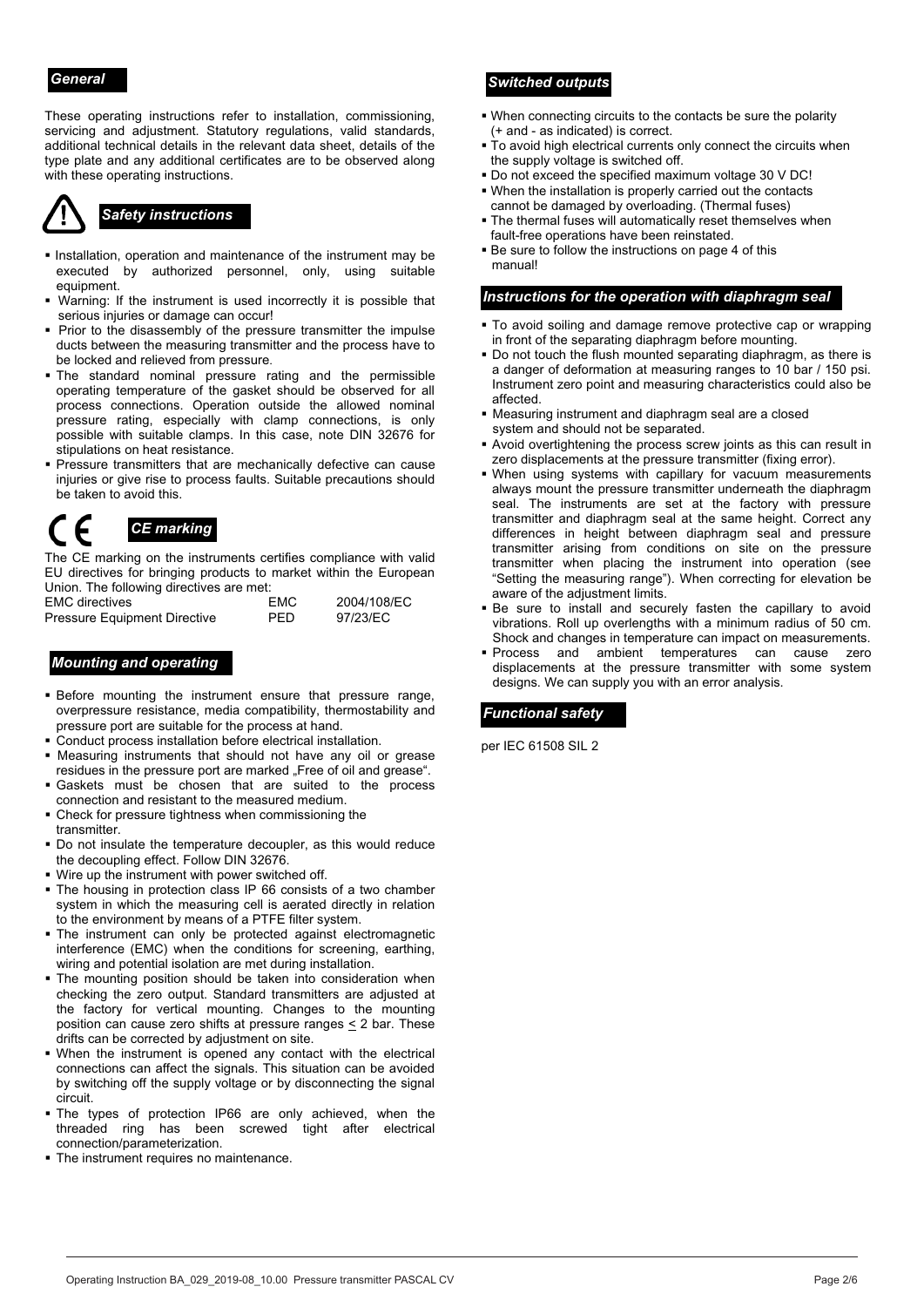color code as Binder series 763



### **Basic module 4...20 mA** Switching module



**Switched off!** Modules may only be exchanged/added when the power supply has been

#### **Switching module**

Two terminals with only a don't always the two direct current sympaths in the two direct current sympaths. The two direct current sympaths of contact current sympaths of the two direct current sympaths of the two direct cu The switching outputs are galvanical lines in the other and from the other and from the other transmitter (500 VAC).



cable gland design: remove switching module to connect basic module!

#### **Note on the electrical connection of the switching module**

Two terminals (+ and -) are available for connecting the two direct current switching outputs. Two terminals (+ and -) are available for connecting the two direct current switching outputs.

The switching outputs are galvanically isolated from each other and from the other transmitter (500 VAC).

The switching output can never be destroyed if the maximum switching voltage 30 VDC is observed. The switching output can never be destroyed if the maximum switching voltage 30 VDC is observed.

The internal resistance of the switching output is approx. 0.3 Ohm (when IS = 0.5 A) in switched status. The internal resistance of the switching output is approx. 0.3 Ohm (when IS = 0.5 A) in switched status.

In the event of reversed voltage, the switching output is switched (internal diode). In the event of reversed voltage, the switching output is switched (internal diode).

ned (internal diode*).*<br>hen an automatically resetting thermal fuse is activated. A holding current establishes itself which depends on the voltage applied. The voltage applied of the voltage applied. If the switched current exceeds the nominal current 500 mA then an automatically resetting thermal fuse is activated. A holding current establishes itself which depends on the level of the voltage applied.

The fuse only resumes its low Ohmic state when the current drops dramatically below the holding current because the switching output has been switched off/ disconnected or the power supply on the switched circuit has been switched off/ reduced. If the switching output is correctly connected (not reversed) the "FUSE S1" and "FUSE S2" LEDs indicate that the fuse has been

If the switching output is correctly connected (not reversed) the "FUSE S1" and "FUSE S2" LEDs indicate that the fuse has been<br>ostiveted. This requires a minimum nauge supply of 3 V on the audtabed sireuit. activated. This requires a minimum power supply of 3 V on the switched circuit.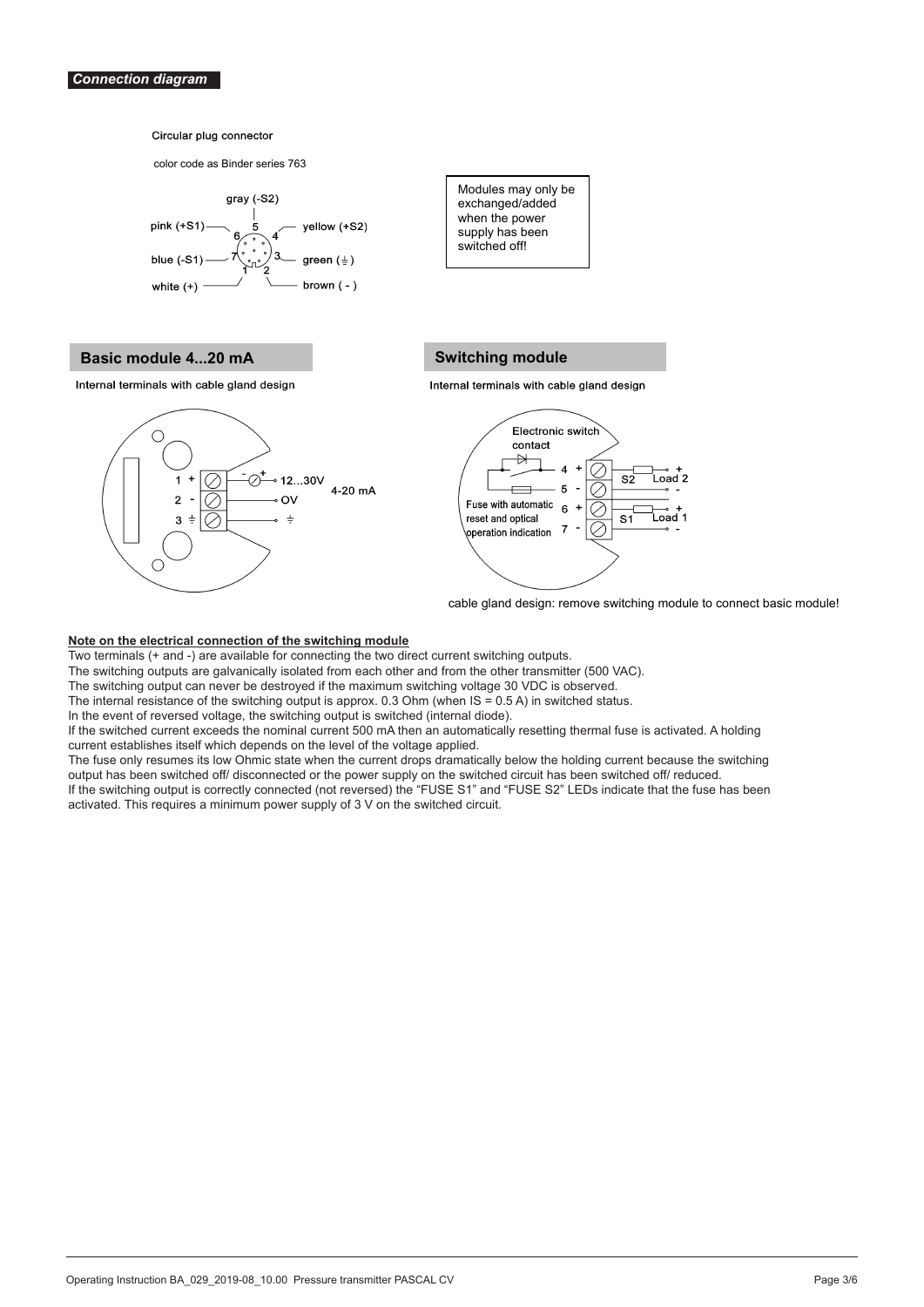#### *Operation of pressure transmitter PASCAL CV with Switching Module*

The standard factory setting for the basic module and the switching module can be found in the table on page 5.



x) Various function modules can easily be added to PASCAL CV for displaying or communicating purposes (see table p. 5).

#### **Setting the measuring range**

#### **Setting lower range value (Operating menu: Zero Point)**

- 1. Create a stable pressure at which 4 mA is to be set.
- 2. Hold down the left button (ZERO) for about 3 seconds.<br>3. The change to the lower range value is acknowledged
- The change to the lower range value is acknowledged after you release the button by a flashing "ZERO" LED.

#### **Note:**

The measuring span is always retained when the lower range value is changed if this is permitted by the sensor. A completed change is acknowledged by a flashing "ZERO" LED.

If the pressure transmitter is set outside the permissible measuring range limits (nominal range ±5 %, smallest measuring span) then the values will not be applied and the LED will not be acknowledged.

#### **Setting upper range value (Operating menu: Measuring Span)**

- 1. Create a stable pressure at which 20 mA is to be set.
- 2. Hold down the right button (SPAN) for about 3 seconds.
- 3. The change to upper range value is acknowledged after you release the button by a flashing "SPAN" LED.

#### **Note:**

The lower range value is always retained when upper range value is changed. A completed change is acknowledged by a flashing "SPAN" LED.

If the pressure transmitter is set outside the permissible measuring range limits (nominal range ±5 %, smallest measuring span) then the values will not be applied and the LED will not be acknowledged.

#### **Setting the switch points (Operating Menu: Switch Points)**

#### **Channel 1**

- 1. Apply the pressure at which the switch is to be activated.
- 2. Hold down the left button "ZERO" (for switching channel 1) for about 10 seconds. The "ZERO" LED then lights up continuously.

Abort: press the "ZERO" button again for about 10 seconds. Alternatively, wait for an automatic abort after about 5 minutes.

- 3. If the pressure is stable, press the "ZERO" button for a short time.
- 4. The switching point is accepted and the "ZERO" LED stops flashing.

#### **Channel 2**

- 1. Apply the pressure at which the switch is to be activated.
- 2. Hold down the right button "SPAN" (for switching channel 2) for about 10 seconds. The "SPAN" LED then lights up continuously.
	- Abort: press the "SPAN" button again for about 10 seconds. Alternatively, wait for an automatic abort after about 5 minutes.
- 3. If the pressure is stable, press the "SPAN" button for a short time.
- 4. The switching point is accepted and the "SPAN" LED stops flashing.

BTA-No. 029 Rev. 0F3 P. 6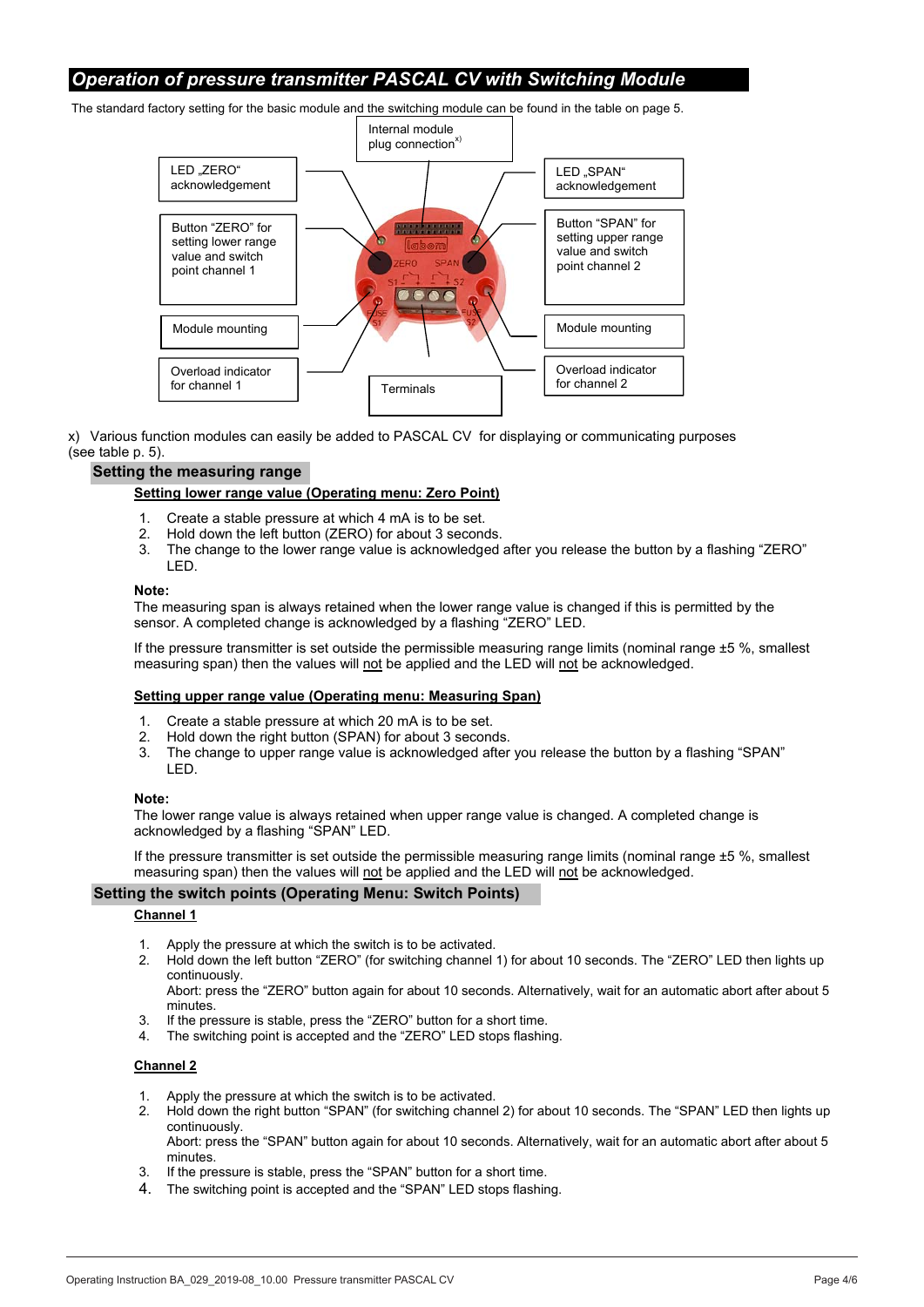#### **Setting and resetting the write protection (Operating menu: Write Protection)**

After all parameters have been entered, subsequent operation can be disabled as follows:

Press the "ZERO" and "SPAN" buttons at the same time (approx. 10 seconds). After write protection has been activated, the "ZERO" and "SPAN" LEDS flash in synchrony four times in succession.

Deactivating write protection:

Press the "ZERO" and "SPAN" buttons at the same time (approx. 10 seconds). After deactivation, the "ZERO" and "SPAN" LEDS flash in synchrony.

#### *Parameterizing of Switching Module Description of further function modules*

Please check the following table for further information concerning the operating menu of the switching module (grey marked).

Various function modules can easily be added to PASCAL CV (see table).

These modules for display and communicating can be exchanged or extended with ease on site without having to recalibrate or remove the device from the process ("plug and measure"). Automatic module detection renders programming redundant. Note: Modules may only be exchanged/added when the power supply has been switched off!

|                                   | display of display<br>module | parameter                                                     |                                 | basic module      |                 | function modules         |              |                             |
|-----------------------------------|------------------------------|---------------------------------------------------------------|---------------------------------|-------------------|-----------------|--------------------------|--------------|-----------------------------|
| ∣operating menus                  |                              | variability                                                   | standard                        |                   | 420 mA PROFIBUS | switching                | display      | $HART^{\overline{\otimes}}$ |
| zero point                        | RANGE / Zero                 | see instrument ranges                                         | nominal range                   | $\mathsf{x}$      |                 | module<br>$\mathsf{x}$   | module<br>x  | module<br>$\mathsf{x}$      |
|                                   |                              |                                                               |                                 |                   | $\mathsf{x}$    |                          |              |                             |
| measuring span                    | RANGE / Span                 | see instrument ranges                                         | nominal range                   | $\mathsf{x}$      | $\mathsf{x}$    | $\mathsf{x}$             | $\mathsf{x}$ | $\mathsf{x}$                |
| damping                           | <b>DAMP</b>                  | $0.0120.0$ sec.                                               | $0.0$ sec.                      | W                 | $\mathsf{x}$    |                          | $\mathsf{x}$ | $\mathsf{x}$                |
| min-max-values                    | HI/LO                        | pressure and temperature<br>ressetable                        |                                 |                   | $\mathsf{x}$    |                          | $\mathsf{x}$ | $\mathsf{x}$                |
| characteristic                    | <b>FUNC</b>                  | linear, table                                                 | linear                          | W                 |                 |                          | $\mathsf{x}$ | $\mathsf{x}$                |
| pressure unit                     | <b>UNIT</b>                  | bar, mbar, kPa, MPa, mmH2O,<br>mH2O, kg/cm <sup>2</sup> , psi | bar                             | W                 | $\mathsf{x}$    |                          | $\mathsf{x}$ | $\mathsf{x}$                |
| measuring circuit<br>test         | <b>LOOP</b>                  | $3.5522$ mA                                                   |                                 |                   |                 |                          | $\mathsf{x}$ | $\mathsf{x}$                |
| alarm state                       | <b>ALARM</b>                 | $<$ 3.6 mA, $>$ 21.0 mA                                       | $<$ 3.6 mA                      | w                 |                 |                          | $\mathsf{x}$ | $\mathsf{x}$                |
| current trimming                  | I-CAL                        | $-2 \% + 5 \%$                                                |                                 |                   |                 |                          | $\mathsf{x}$ | x                           |
| pressure trimming P-CAL           |                              | zero point -50+50% o.n.range<br>span -10+10 % of nom. range   |                                 |                   | x               |                          | x            | x                           |
| table function                    | <b>TABLE</b>                 | 231 points in table                                           | $0% = 4 mA$<br>$100 \% = 20 mA$ |                   |                 |                          | $\mathsf{x}$ | x                           |
| system info                       | <b>INFO</b>                  | software, serial number<br>revision level                     |                                 |                   | $\mathsf{x}$    | $\overline{\phantom{0}}$ | x            | $\mathsf{x}$                |
| factory data reset                | <b>RESET</b>                 |                                                               | $\qquad \qquad -$               | $\qquad \qquad -$ | $\mathsf{x}$    |                          | $\mathsf{x}$ | x                           |
| switch points                     | <b>SWCH1(2)</b>              | 0.0100.0 % of nominal range                                   | 50 %                            |                   | $\mathsf{x}$    | $\mathsf{x}$             | $\mathsf{x}$ | $\mathsf{x}$                |
| hysteresis                        | SWCH1(2)/Hyst.               | $0.0100.0$ % of nominal range                                 | 0.1%<br>hyster.falling          |                   | $\mathsf{x}$    | W                        | $\mathsf{x}$ | $\mathsf{x}$                |
| switching function SWCH1(2)/SwTyp |                              | breaker, maker                                                | breaker                         | $\qquad \qquad -$ | $\mathsf{x}$    | W                        | $\mathsf{x}$ | $\mathsf{x}$                |
| write protection                  |                              | ON, OFF                                                       | <b>OFF</b>                      | $\mathsf{x}$      | $\mathsf{x}$    | $\mathsf{x}$             | $\mathsf{x}$ | x                           |

 $x =$  configurable

w = factory setting

#### *Error code description*

| <b>System Errors</b> |                                                          |  |  |  |
|----------------------|----------------------------------------------------------|--|--|--|
| W-DOG                | Device software not running correctly.                   |  |  |  |
| <b>ERROR</b>         |                                                          |  |  |  |
| FLASH                | Device parameters invalid.                               |  |  |  |
| <b>ERROR</b>         |                                                          |  |  |  |
| BrdGE                | Bridge is faulty.                                        |  |  |  |
| <b>ERROR</b>         |                                                          |  |  |  |
| SnSr                 | Error in sensor module or this basic module cannot       |  |  |  |
| nmbr                 | access the sensor.                                       |  |  |  |
| bASE                 | The sensor module has been replaced or there is an error |  |  |  |
| ChkEr                | in the basic module.                                     |  |  |  |
| SnSr                 | Error in sensor module (compensation table/ set-up data) |  |  |  |
| ChkEr                |                                                          |  |  |  |